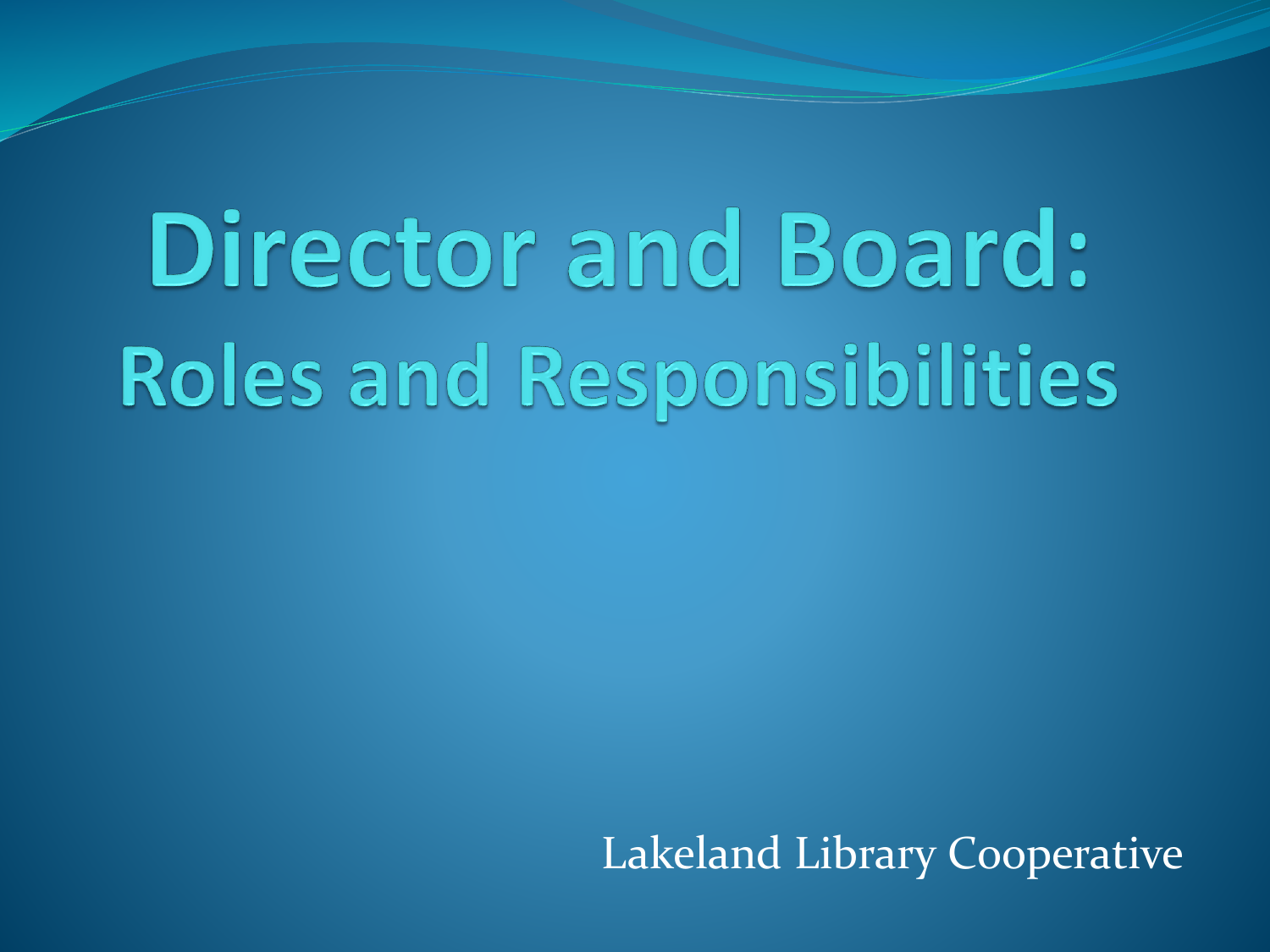# Board Orientation/Education

- Encourages understanding of library operations through formal/informal orientation and continuing education
- Clarifies Board and Director responsibilities and roles
- Used to audit compliance with legal and ethical standards
- Increases Board efficiency
- Allows for regular dialog and interaction among Board members
- Brings each Board member to the same level of preparedness
- Is a way to introduce new library trends and practices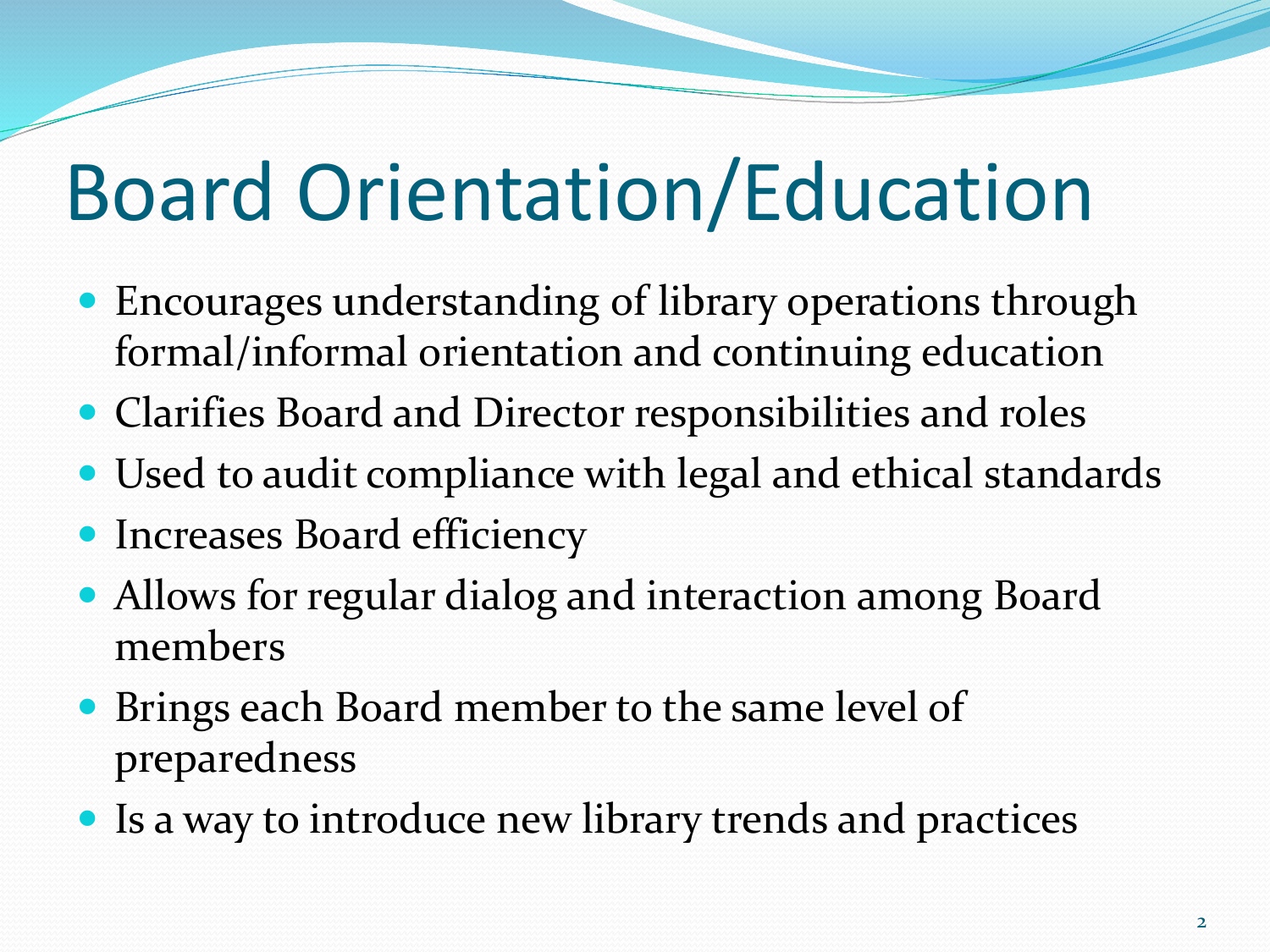### Governing Documents

#### **Library of Michigan**

- Michigan Public Library Trustees Manual http://www.michigan.gov/libraryofmichigan/0,2351,7-160-18668\_18689---,00.html
- Michigan District Library Law, P.A. 24 of 1989; Cities, Villages and Township Libraries, P.A. 164 of 1877; County Libraries, P.A. 138 of 1917
- State Aid to Public Libraries, P.A. 89 of 1977
- Other Michigan Laws Open Meetings Act, P.A. 267 of 1976; Penal Fines, P.A. 59 of 1964

#### **All Libraries**

- Mission Statement
- Board Level Policies/Plans Strategic Plan, Technology Plan
- Board Bylaws periodic revision as necessary
- Library Policies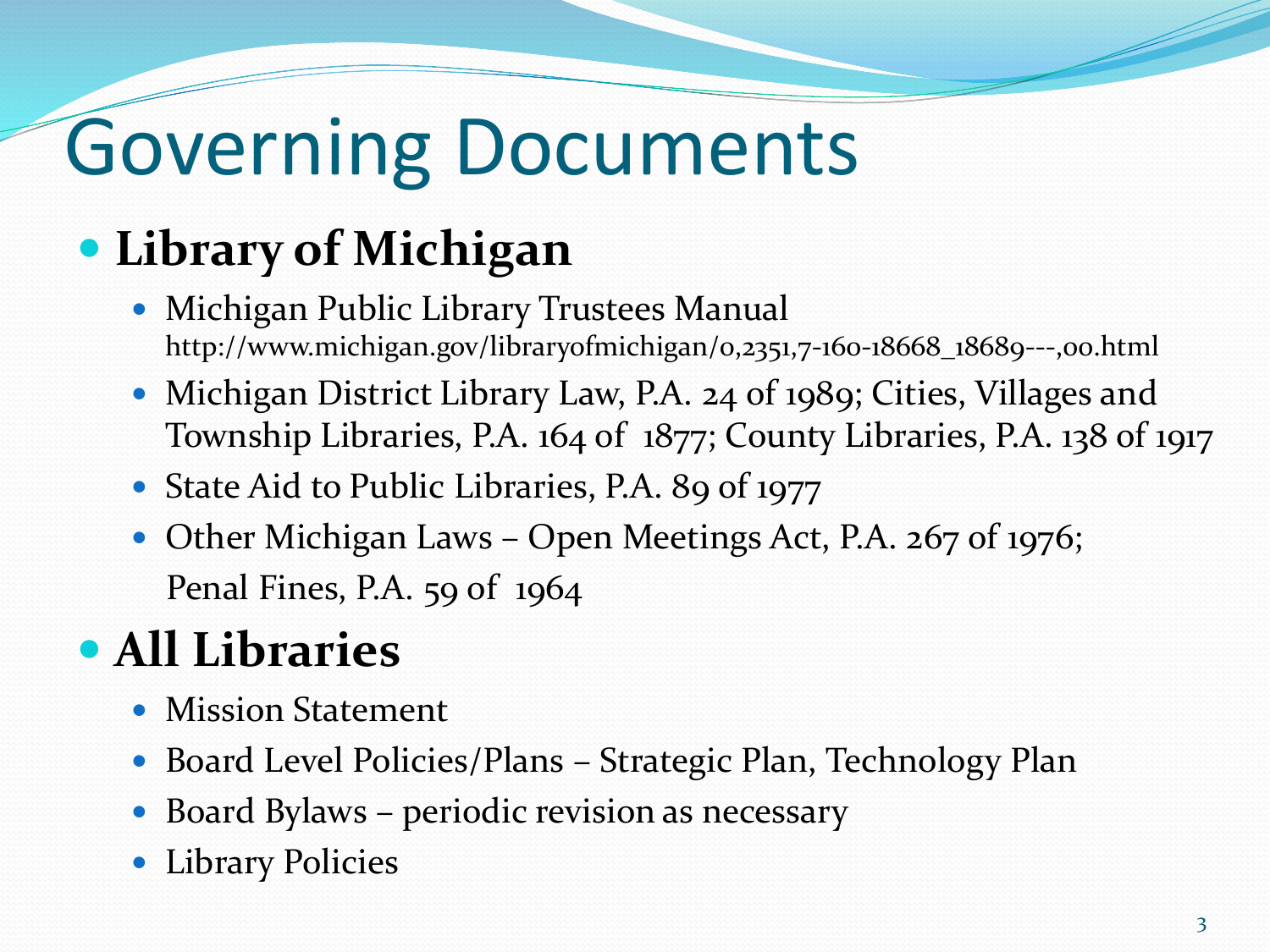#### Common Board Structure

#### • Officers: President; Vice-President; Treasurer; Secretary

- President liaison to Library Director; guides Board
- Vice-President– Chairs meeting in President's absence; Chairs Personnel Committee; other special duties
- Treasurer Presents Report; chairs Budget/Finance Committee
- Secretary takes minutes; or reviews/presents minutes to Board

#### Ex-Officio: Library Director

- Recording Secretary (**alternative option**: takes minutes; often a library administrator (not Director) or staff member; helpful for full participation; access to technology; control of electronic record)
- Most of substantive work is done in Committees
	- Standing Committees for Board Work: Budget/Finance; Personnel
	- Board Members on committee; Director Ex-Officio (liaison for staff)
	- Ad Hoc Committees created as needed Bylaws; Library Improvement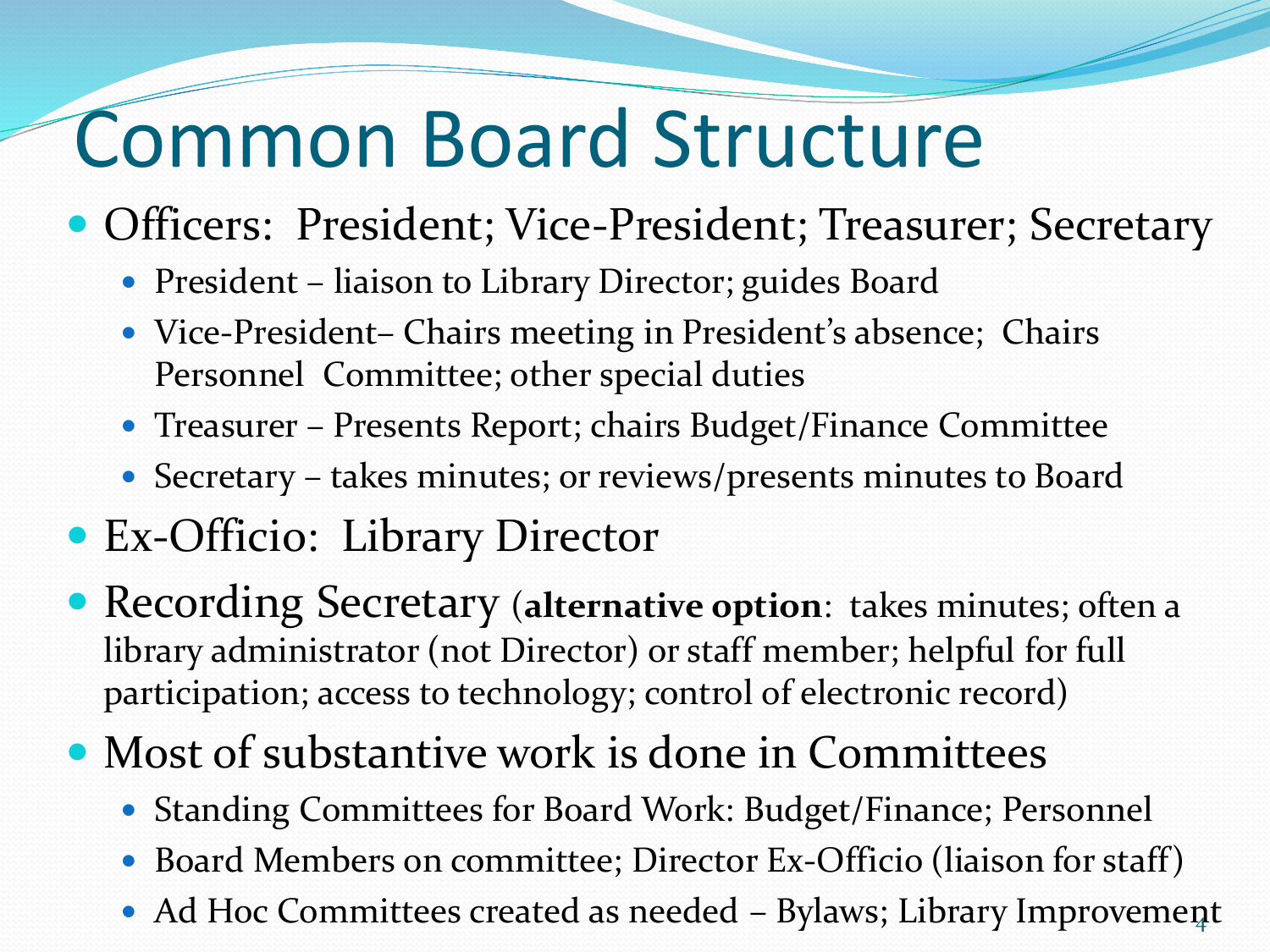## Full Board: Responsibilities

- Library Trustees = stewards of the public interest
- Help develop and understand the library's "global view"
- Legally mandated entity authorized to:
	- Adopt Mission Statement and board governance rules
	- Maintain control over building and grounds
	- Approve annual budget and the expenditure of all funds
	- Hire the Library Director; provide guidance through policy
	- Adopt policies, rules and regulations
- Delegate daily management of library to Director
- Evaluate Director Policy provides details for process
- Observe Open Meetings Act requirements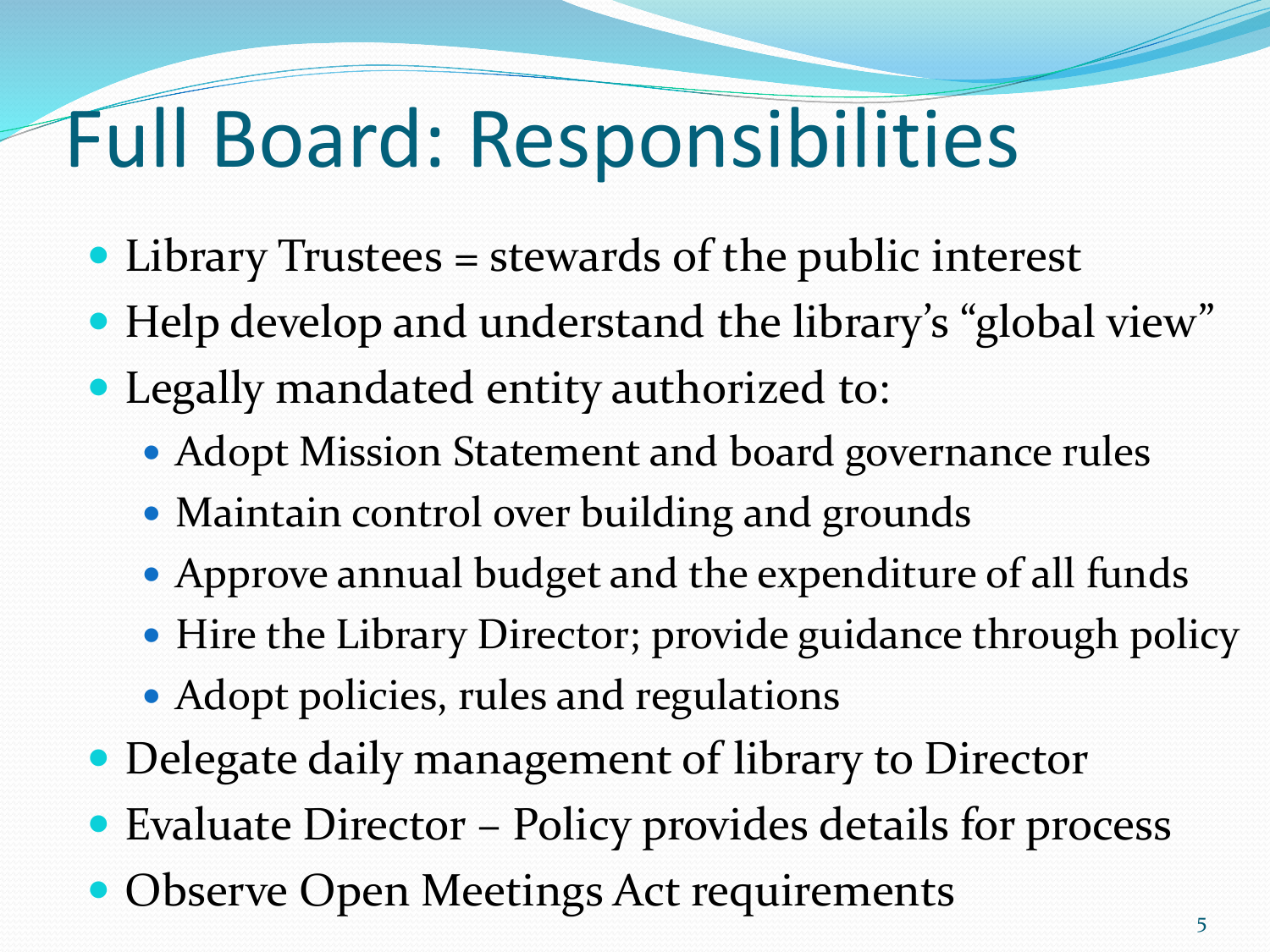# Individual Board Member Responsibilities

- Maintain confidentiality of Board matters
- Communicate effectively with the Director and each other
- Support the decisions of the Board and the Director; speak with one voice
- Conduct self appropriately at Board meetings and monitor the behavior of others; maintain rules of civility
- Become familiar with library services and programs
- Advocate for the library within community
- Recognize/Respect Board, Director, and Staff roles; avoid inappropriate communication/refer staff to Director
- Avoid Conflict of Interest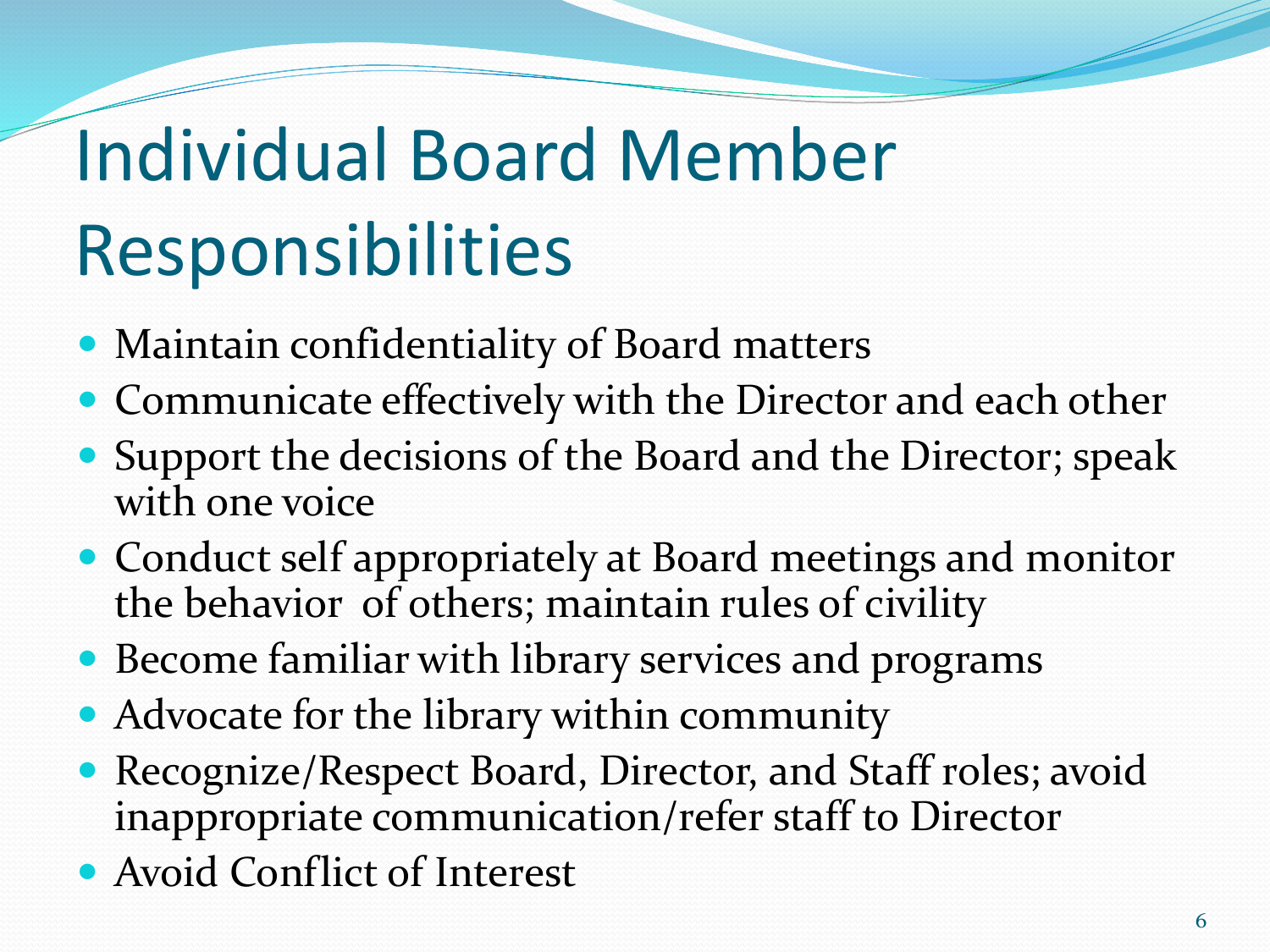#### Library Director Responsibilities

- Keep the Board apprised of library operations; acts as library liaison/staff steward with the Board
- Assist the Board in strategic planning and making sound decisions
- Maintain a fiscally sound organization
- Manage and direct library personnel
- Create a strong, dynamic staff environment
- Provide services and collections for the community
- Participate in continuing education opportunities
- Advocate for the library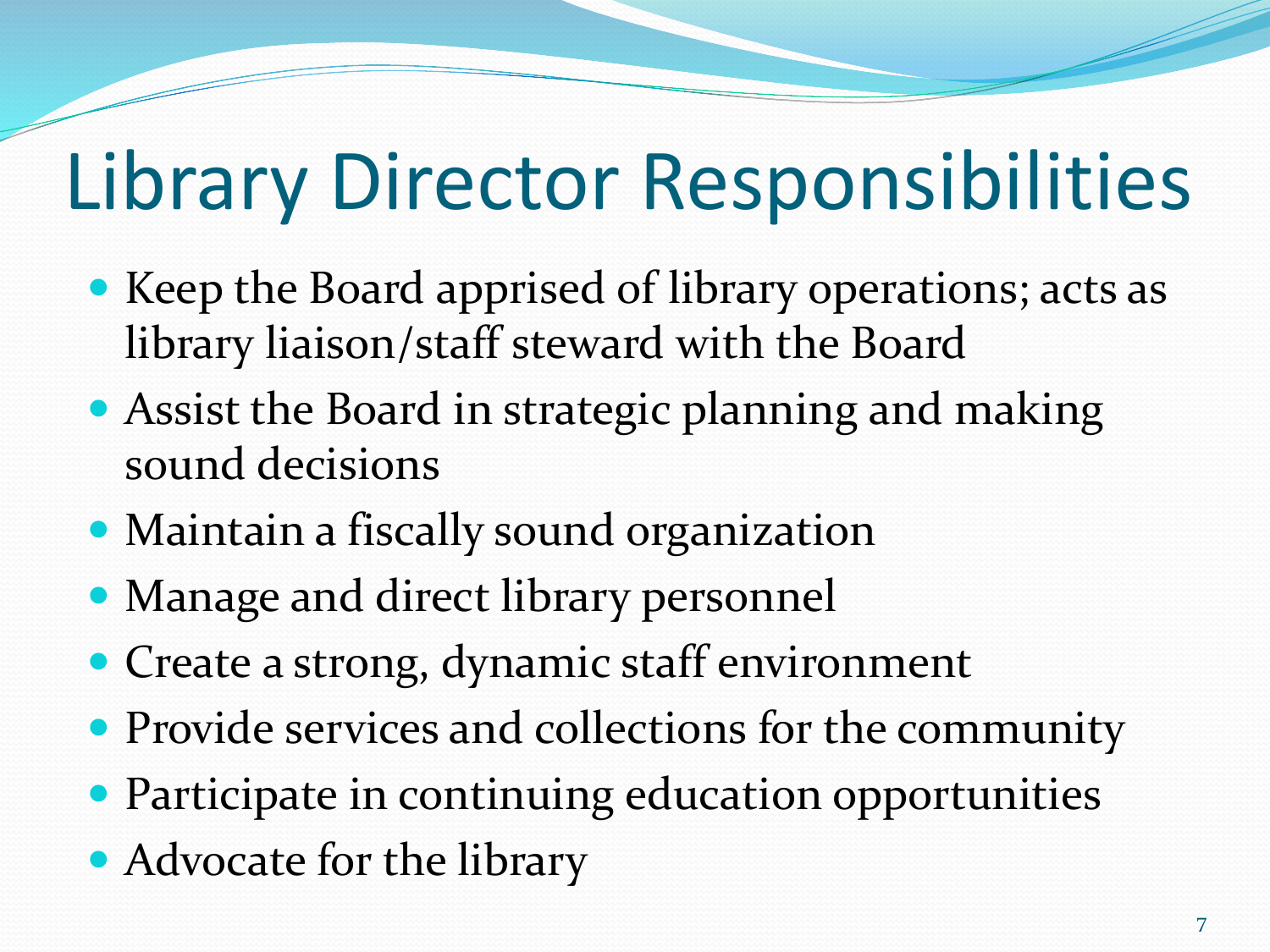#### Board and Director Responsibilities

| <b>Board</b>                            | <b>Library Director</b>                                 |
|-----------------------------------------|---------------------------------------------------------|
| <b>Hires Library Director</b>           | Hires, disciplines, and<br>terminates library employees |
| Delegates management of daily           | <b>Manages daily operations; keeps</b>                  |
| operations to Library Director          | <b>Board informed</b>                                   |
| <b>Approves budget and monthly</b>      | Proposes and manages budget;                            |
| expenditures                            | conducts audit                                          |
| <b>Guides strategic planning; works</b> | Develops goals/objectives to                            |
| through committees                      | achieve strategic plan                                  |
| <b>Works through committees to</b>      | Participates in committee work;                         |
| increase efficiency                     | provides support                                        |
| <b>Approves Board and library</b>       | <b>Writes/administers policies</b>                      |
| policies                                | governing library operations                            |
| <b>Evaluates Director</b>               | <b>Evaluates library employees</b>                      |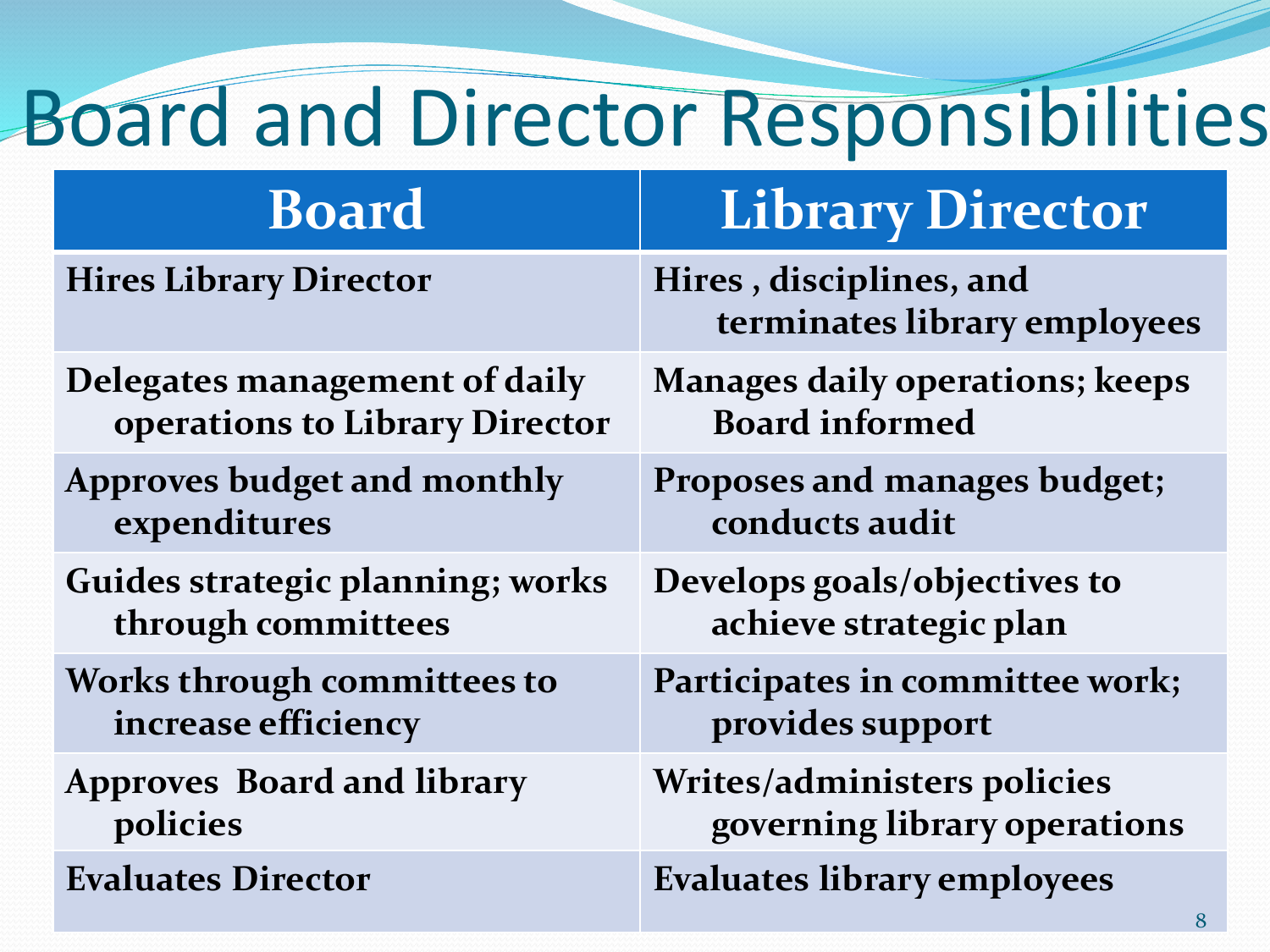# Director and Officers: Liability

- Maintain ethical behavior at all times
	- Open Meetings Act Board adherence
	- Freedom of Information (F.O.I.A.) Requests
	- Avoid: "acts in excess of authority; errors in acts; nonfeasance; negligence; intentional violations of civil law"
- Conflict of Interest disclosure; written declaration
	- Legally and ethically obligated to disclose conflicts
	- Excuse self from discussion
	- Excuse self from votes
- Adequate level of Director/Officers insurance coverage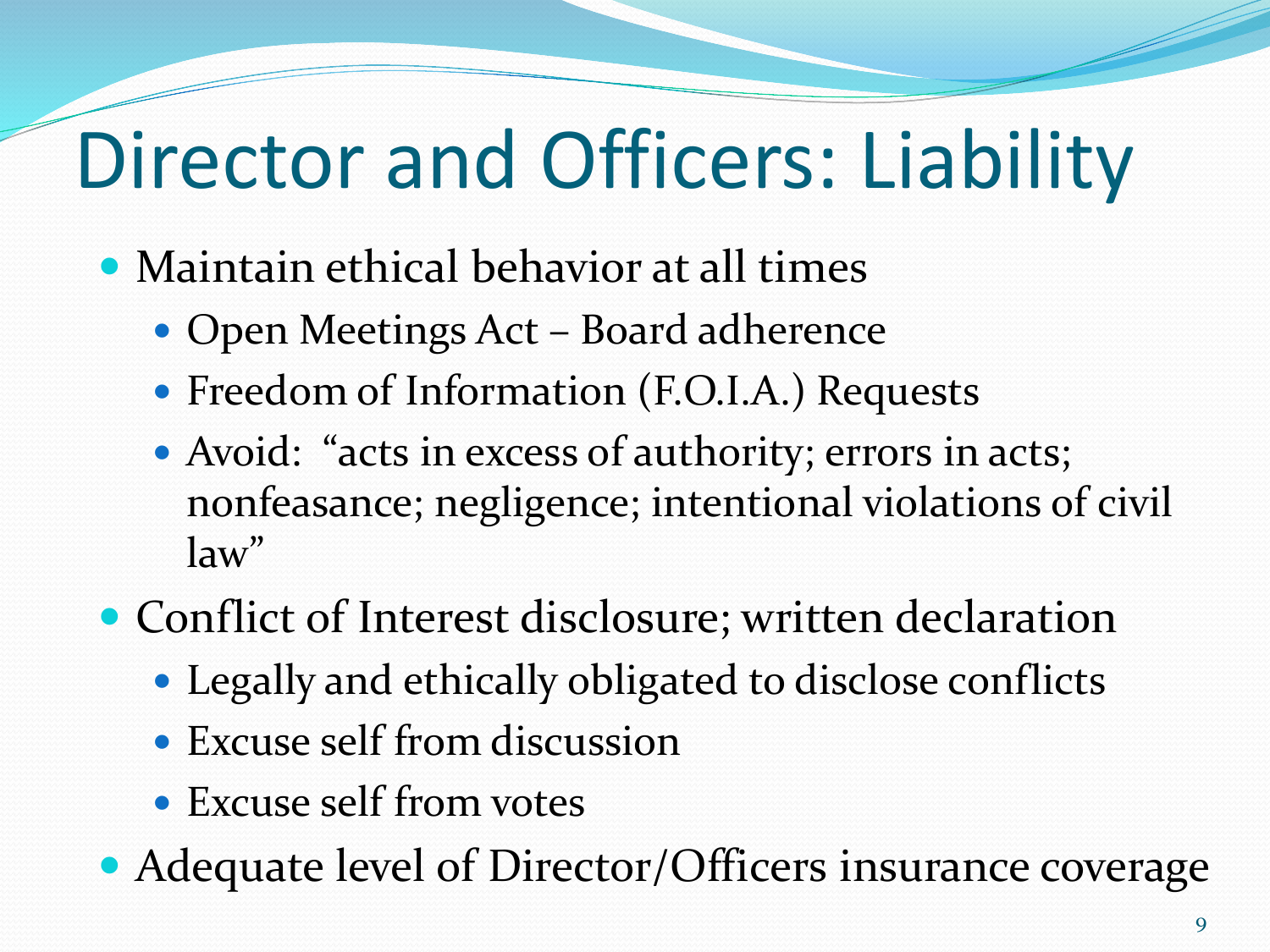#### Agenda: Order of Business, Decision Making

- Room arrangement: Board and Public Seating
- Addressing the Board: Public Comments
	- Public Comments Notice on Agenda beginning, end or both
	- Policy for comments time limit and other limitations; form used
	- Speaker fills out form that states name and address; limitations
- Board Chair Response
	- Polite thank you
		- Reasons Not to Engage in Dialogue
			- Derail Board Agenda/not an item of business; Board and Director are prepared for the current meeting
			- Put Board in reactionary mode; not a time to put Board on spot
			- Give credence to issues that may not be valid; Board should not agree to any action under duress
		- Staff Comments Member of the public; not an opportunity for dialogue with Board; undermines Director's authority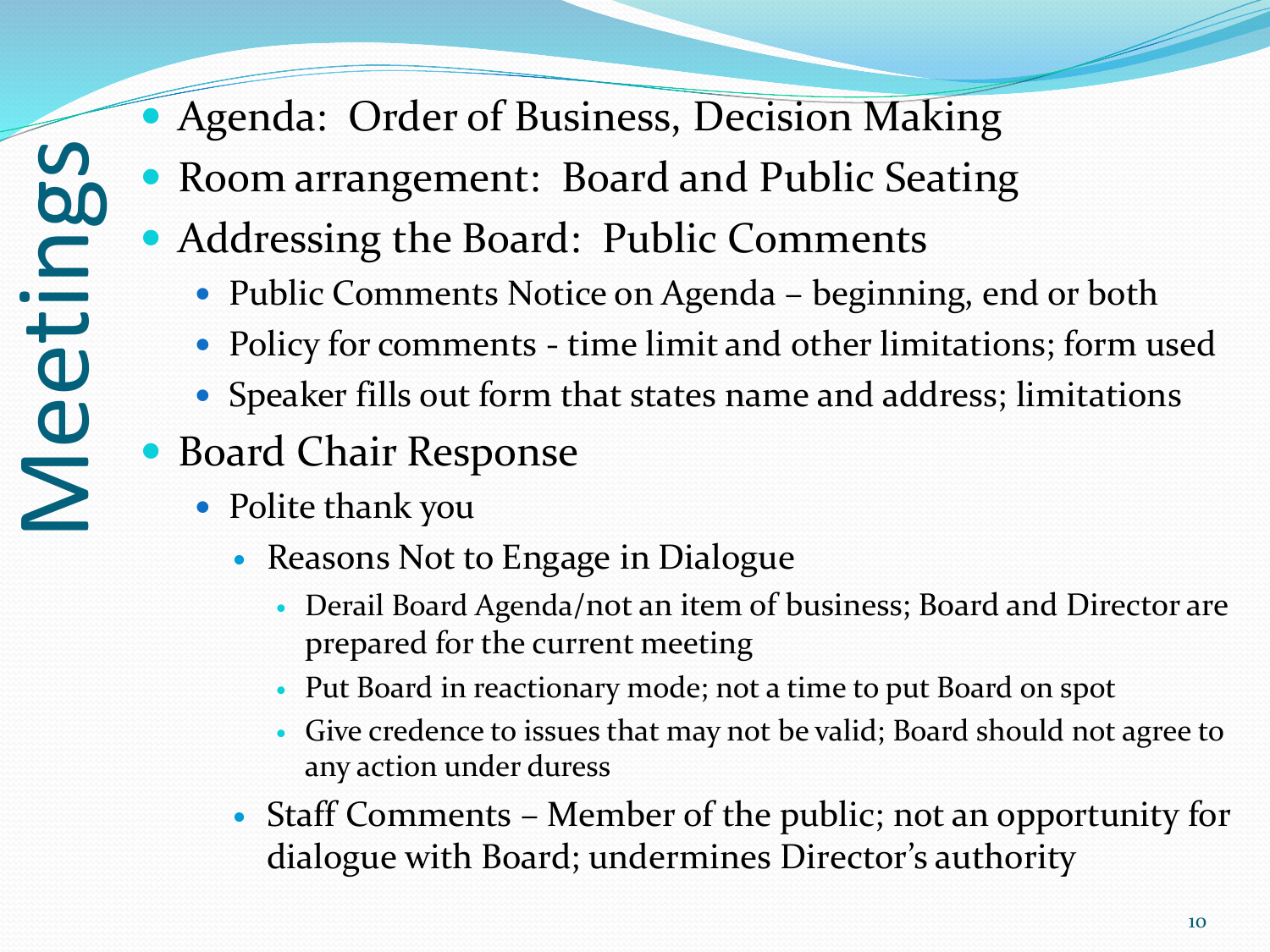### Director/Board: Ultimate Goals

- Mutual Trust, Respect, and Honesty
- Considerate in Words and Actions
- Open Communication (Transparency)/Framing the Message for Your Community
- Understanding Diverse Opinions/Reaching Consensus
- Thinking for the Future/Watching for Trends
- Willingness to Change for the Good of Community
- **Promise to Deliver, Deliver What's Promised**